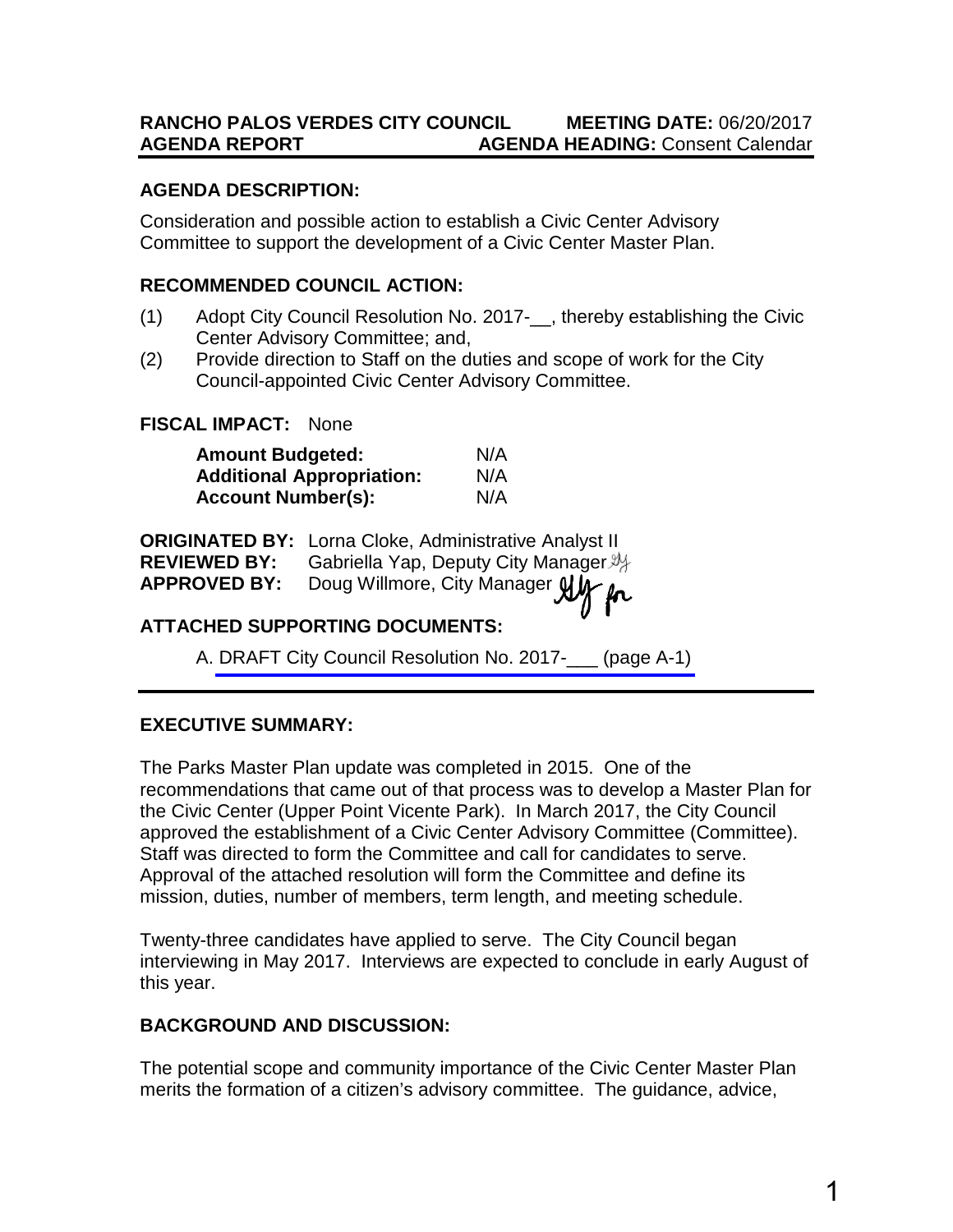and expertise of a cross-section of informed and motivated residents will be of great value as this process moves forward. Committee members will play a vital role in the remainder of the public outreach process, financial analysis, layout/boundary concerns, conceptual design, and other issues.

# *Chronology:*

- 2015: Parks Master Plan Update recommendation of a Civic Center Master Plan for Upper Point Vicente Park is approved.
- November 15, 2016: The City Council approves a Civic Center Master Plan survey intended to elicit feedback on potential elements for the project.
- December 2016 February 2017: The Civic Center Survey is mailed to 13,595 RPV residents. 17 percent (2,303) are returned with 74% Strongly Favor or Somewhat Favor redeveloping the site
- March 7, 2017: Preliminary survey results are presented. The City Council directed Staff to form the Civic Center Advisory Committee and call for candidates to serve.
- March 13, 2017: 30-day recruitment period begins, twenty-three applications were received.
- May 2, 2017: The City Council began interviewing the potential candidates. Interviews are scheduled to conclude on August 1, 2017.

Committee appointments are tentatively scheduled for August 15, 2017. With other City advisory bodies, membership is typically limited to 5 to 7 residents. Due to the community importance of the project and the large number of applications received, Staff recommends the City Council appoint 7 members to the Committee.

## *Proposed Committee Structure:*

## Mission

Committee members will play a vital role in the public outreach process, financial analysis, identification of layout/boundary concerns, conceptual design, and other issues.

## **Duties**

- 1. Make such procedural rules and regulations as necessary to conform to law and to properly conduct business.
- 2. Develop a Committee Work Plan for City Council consideration and approval.
- 3. Consider matters regarding the Civic Center Master Plan which are brought to its attention by residents, the City Council or Staff.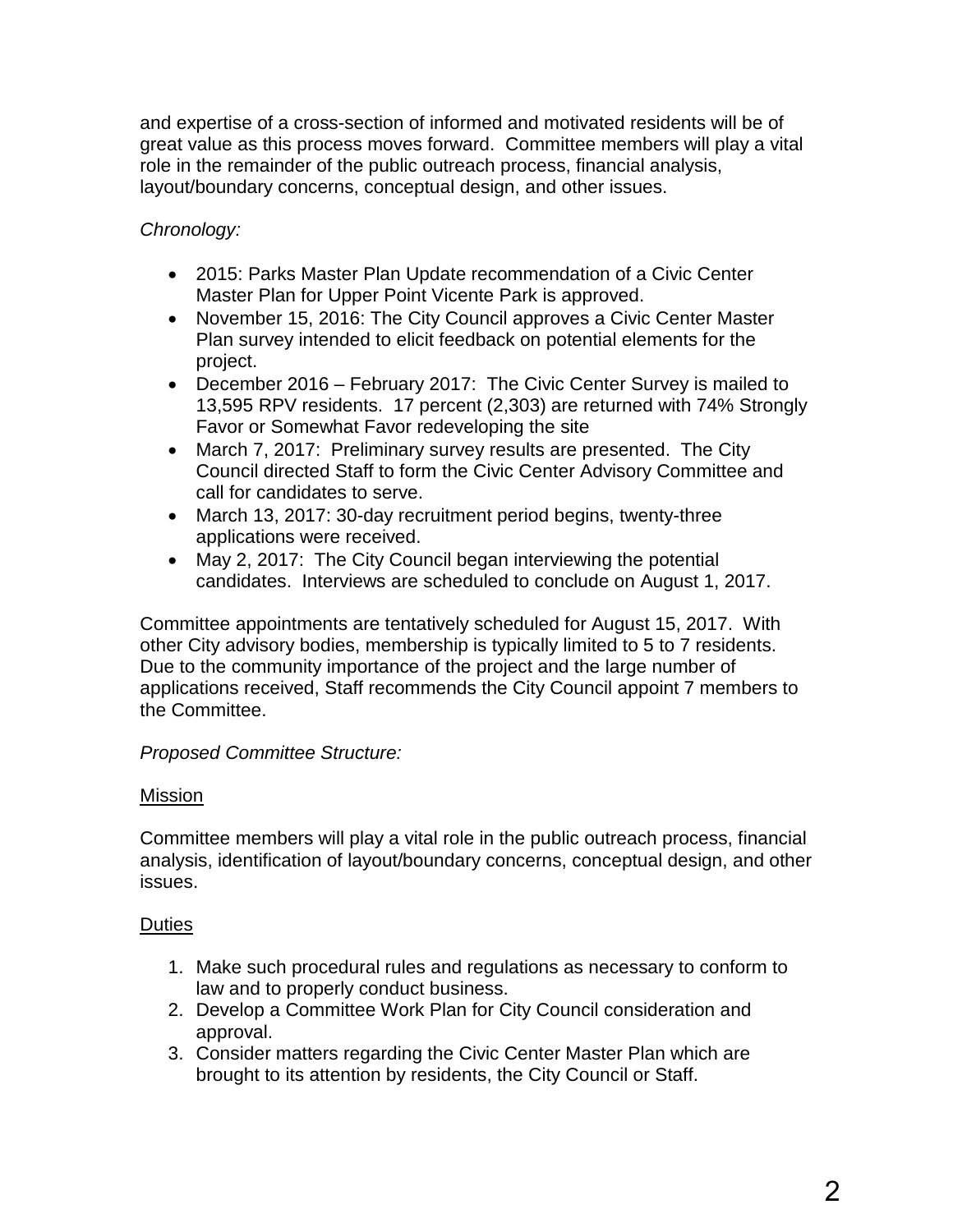- 4. Consider citizens' suggestions, opinions, survey results and issues of concern regarding the Civic Center Master Plan and make recommendations to the City Council as appropriate.
- 5. Support Committee public outreach activities which may include attending forums, community meetings and special events.
- 6. Consult with other City Advisory committees and make recommendations to the City Council regarding financial analysis, infrastructure management, traffic safety, and other issues related to the development of the Civic Center Master Plan.
- 7. Recommend to the City Council subjects that should be studied by the Committee.

A more detailed work plan will be created with the input of the Committee and Staff, and will be presented to the Council for review and approval at a future meeting.

#### Membership

It is recommended the City Council appoint 7 members to the committee. The Chairperson will be appointed by the City Council. The Vice Chairperson may be appointed by the Committee from its members.

### Terms of Office

Typically, the City Council appoints 7 members to an advisory committee with staggered 4-year terms. The initial membership of the Committee would have 4 members who serve a 4-year term and 3 members who serve a 2-year term. This approach helps the City preserve Committee continuity.

The Civic Center Advisory Committee is being formed for a specific purpose to assist in the development of a Civic Center Master Plan. Once this goal is achieved, the City Council may choose to continue the Committee by revising its purpose and work plan or disband it all together. It is possible that the Committee will expire prior to any member serving their full term.

#### Meeting Schedule

The Committee will meet on a monthly basis, typically the  $4<sup>th</sup>$  Thursday of the month, at 7:00 PM in the Community Room at City Hall, with authorization for Staff to cancel unnecessary monthly meetings after conferring with the Chairperson.

## **ALTERNATIVES:**

In addition to the Staff recommendations, the following alternative actions are available for the City Council's consideration: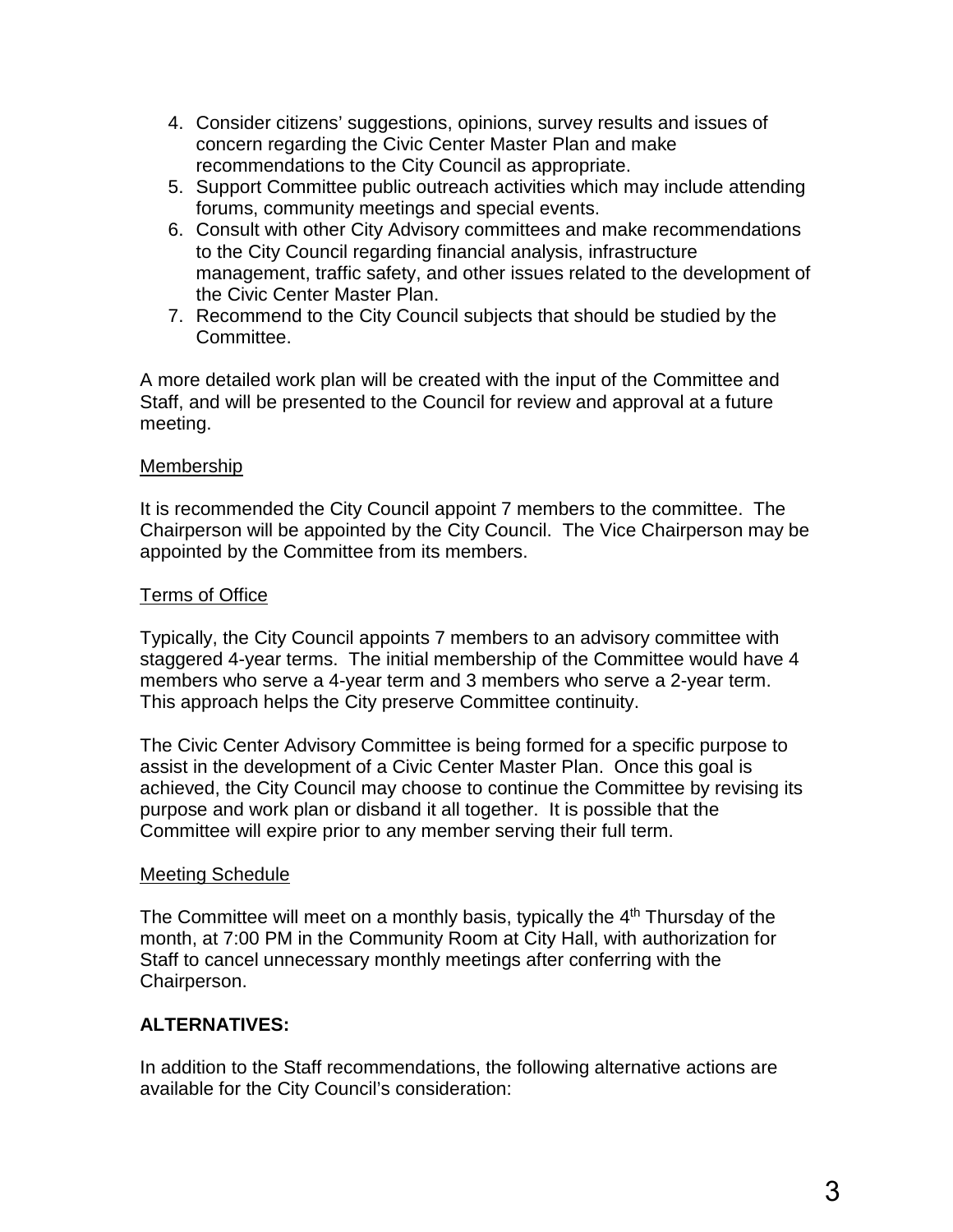- <span id="page-3-0"></span>1. Appoint some other odd number of members to the Civic Center Advisory Committee.
- 2. Change the proposed terms of office for the Civic Center Advisory Committee to a different length.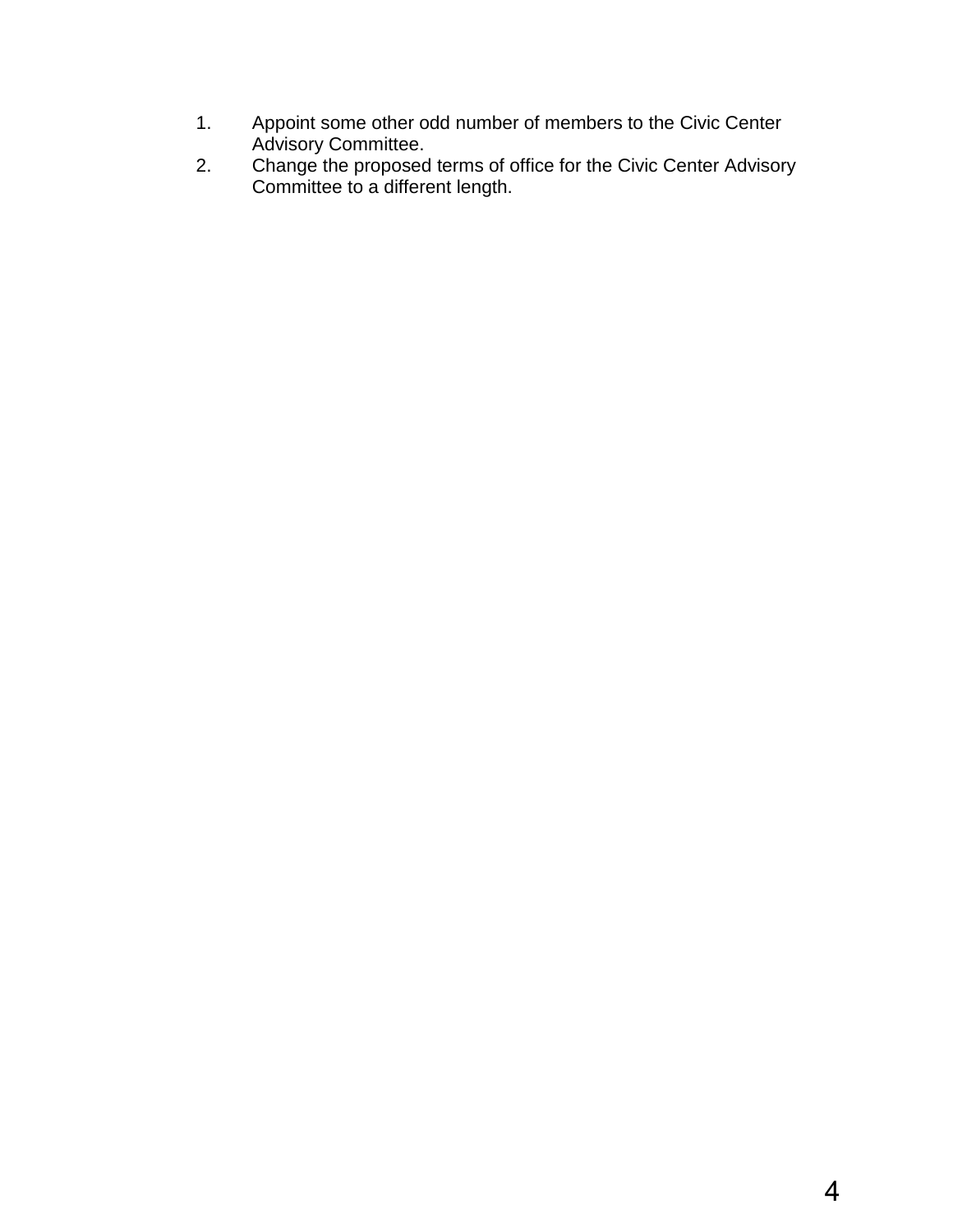### **RESOLUTION NO. 2017-\_\_**

#### **A RESOLUTION OF THE CITY COUNCIL OF THE CITY OF RANCHO PALOS VERDES ESTABLISHING THE CIVIC CENTER ADVISORY COMMITTEE.**

WHEREAS, on March 7, 2017, the City Council received a presentation from the City Manager's Office regarding the possible formation and mission of a citizens' advisory committee that would focus on development of a Civic Center Master Plan and directed staff to submit a Resolution to form such a committee.

NOW, THEREFORE, THE CITY COUNCIL OF THE CITY OF RANCHO PALOS VERDES DOES HEREBY FIND, DETERMINE AND RESOLVE AS FOLLOWS:

Section 1. Civic Center Advisory Committee, Creation of. A Civic Center Advisory Committee is hereby established.

The Civic Center Advisory Committee shall serve as a citizens' advisory board to the City Council advising on the development of the Civic Center Master Plan. Committee members will play a vital role in the public outreach process, financial analysis, layout/boundary concerns, conceptual design, and other related issues.

Section 2. Membership. The Committee shall be appointed by the City Council and shall consist of seven (7) members who should generally be representative of the various geographical areas of the City. The Chairperson shall be directly appointed by the City Council. The Committee may appoint a Vice-Chairperson from among its members.

The Deputy City Manager shall act as Staff liaison to this Committee. The Deputy City Manager or their designee shall attend the meetings of the Committee.

 Section 3. Terms of Office. The initial membership of the Committee shall have 4 members who serve a 4-year term and 3 members who serve a 2-year term in order to preserve committee continuity. Thereafter, the membership shall serve terms of four (4) years in length. Each appointee's term will expire on the date established by the City Council, or as soon thereafter as the vacancy is filled. The City Council may remove a member or members at any time for any reason.

Section 4. Meeting Time and Location. Regular meetings of the Committee shall be held at a regular time and location to be specified in the rules and regulations of the Committee. In general, meetings shall be held on a monthly basis. Special or adjourned meetings, if necessary, may be conducted in any manner provided by law.

Section 5. Duties. The Committee shall perform the following duties: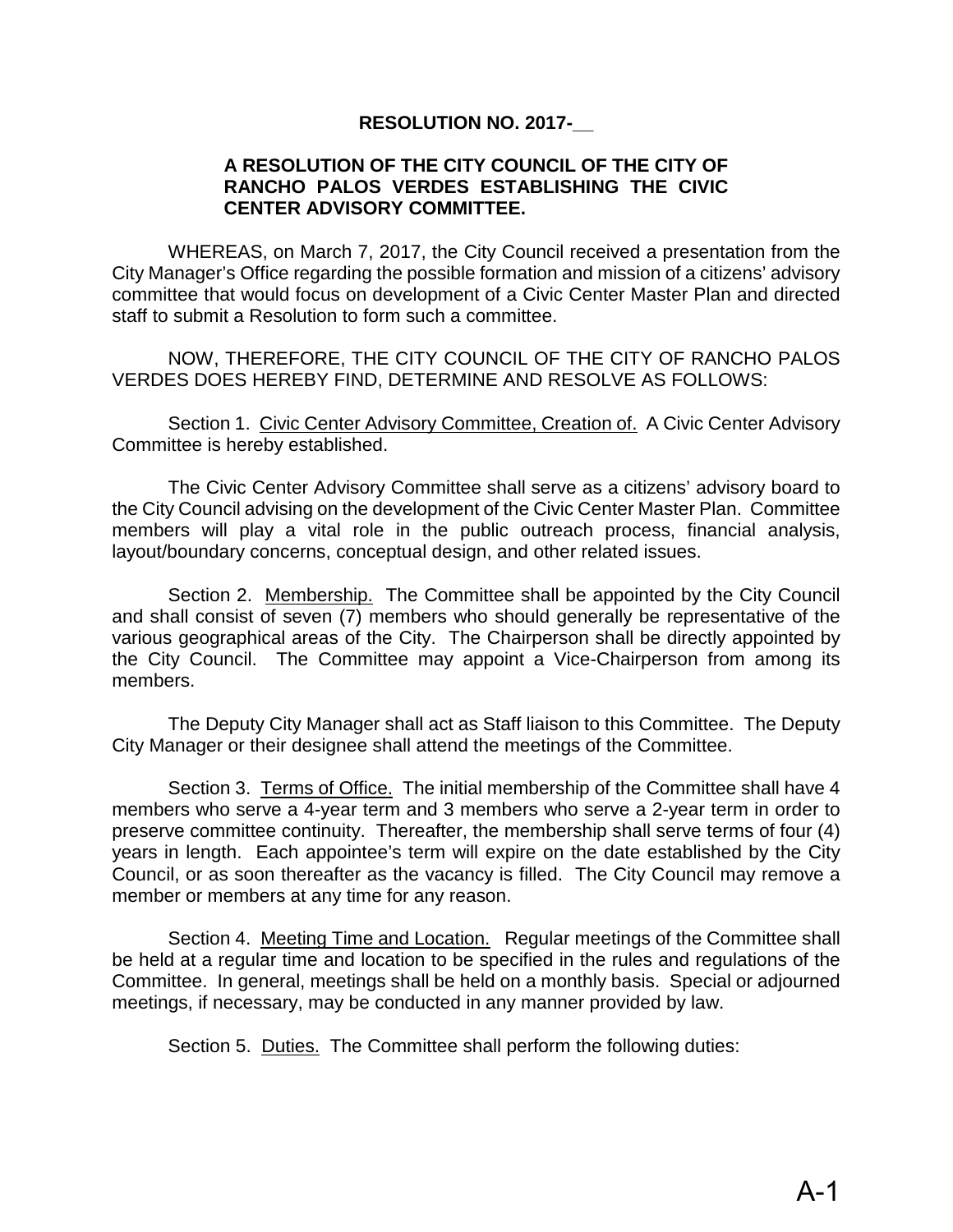- 1. Make such procedural rules and regulations as necessary to conform to law and to properly conduct business.
- 2. Develop a Committee Work Plan for City Council consideration and approval.
- 3. Consider matters regarding Civic Center Master Plan which are brought to its attention by the residents, City Council or Staff.
- 4. Consider citizens' suggestions, opinions, survey results and issues of concern regarding the Civic Center Master Plan and make recommendations to the City Council as appropriate.
- 5. Support committee public outreach activities which may include attending forums, community meetings and special events.
- 6. Consult with other City Advisory committees and make recommendations to the City Council regarding financial analysis, infrastructure management, traffic safety, and other issues related to the development of the Civic Center Master Plan.
- 7. Recommend to the City Council subjects that should be studied by the Committee.

Section 6. Powers. The Committee is primarily an advisory body, but has certain specific responsibilities as described above under Duties. It shall have no power to direct or cause the expenditure of City funds except as specifically budgeted by the City Council. It shall have no power to take any action encumbering, conveying, or restricting the use of private or public property except as described above under Duties. It shall have no power to direct or review the operation of the any City department, except as specifically described above under Duties, or as authorized by the City Council.

Section 7. Communications. The Committee is established by the City Council as a citizens' advisory group, with certain specific duties, to enable the Council to more effectively administer the City and to respond to the citizenry.

The Committee is encouraged to formulate and forward alternative proposals to the City Council along with recommendations approved by the majority of the members of the Committee. Minority opinions of Committee members, in written form, will be considered by the City Council before taking action on any recommendation of the Committee.

It is anticipated that the Committee will make recommendations to the Council through the Deputy City Manager and the City Manager. The Committee shall, at all times, have direct access to the City Council through representation at regular City Council meetings, and in other manners as may be prescribed by the Council. The